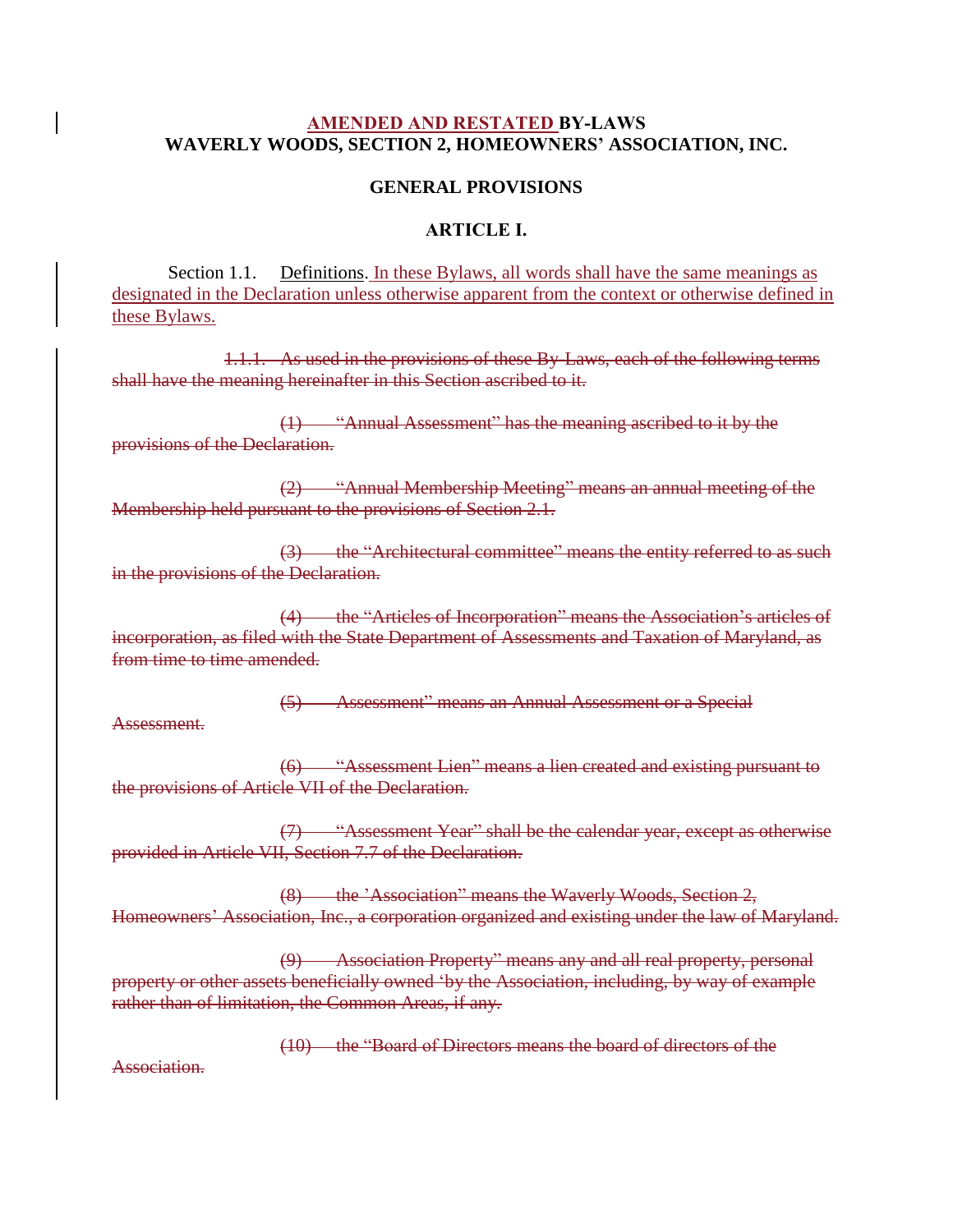(11) "Board Meeting" means a meeting of the Board of Directors, held pursuant to the provisions of Section 3.7.

(12) the "Class A Membership" has the meaning ascribed to it in Fifth Article, Section Ca) of the Articles of Incorporation.

(13) the "Class B Membership" has the meaning ascribed to it in Fifth Article, Section (b) of the Articles o~ Incorporation.

(14) the "Common Area" has the meaning ascribed to it by the provisions of the Declaration.

(15) the "Community" means all of that real property, situate and lying in Howard County, Maryland, all as described in the Declaration, and each Future Parcel or portion thereof which, at the time in question, has been added to the community through an expansion thereof pursuant to the provisions of the Declaration.

(16) the "Declaration" means the instrument entitled Declaration of Covenants, Conditions and Restrictions-Waverly Woods, Section :2, made by Waverly Woods, Inc. and Warfield Brothers, a Maryland General Partnership dated \_\_\_\_\_\_\_\_\_\_\_\_, 1990, and recorded among the Land Records of Howard County, Maryland in Liber \_\_\_\_ at folio \_\_\_\_\_ et seq., as from time to time amended.

(17) the "Declarant" has the meaning ascribed to it by the provisions of the Declaration.

(18) "Director" means a member of the Board of Directors, in his

capacity as such.

(19) "Future Parcel" means additional residential property and common area which may be annexed to the property pursuant to the provisions of the Declaration.

(20) "Lot" has the meaning ascribed to it by the provisions of the

Declaration.

(21) "Majority" means more than fifty percent (50%).

(22) "Member" means each person who is a member of the Association as defined in Article Fifth of the Articles of Incorporation.

(23) the "Membership" means all of the Members.

(24) "Membership Meeting" means an Annual Membership Meeting or a Special Membership Meeting.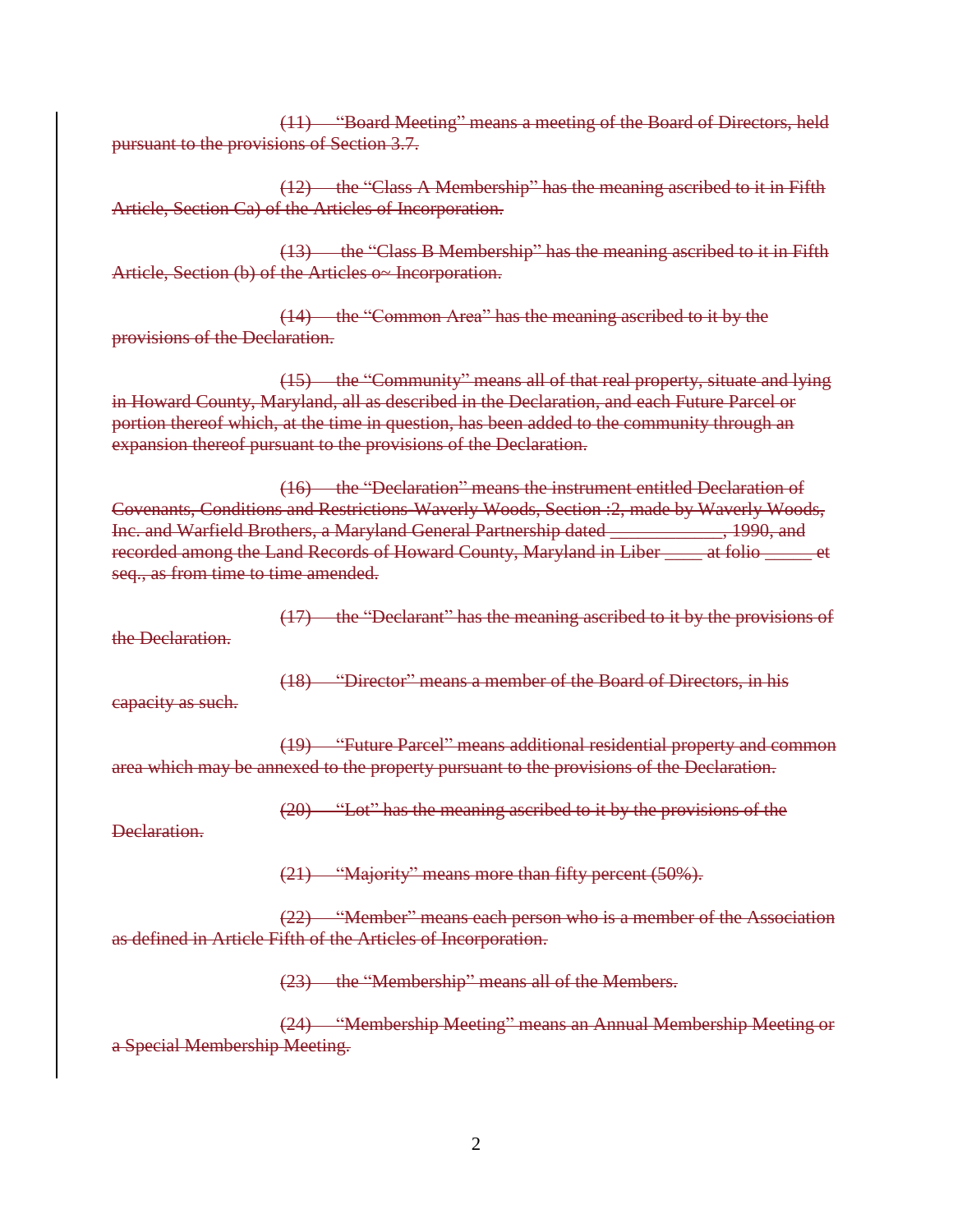(25) "Mortgage" means any mortgage or deed of trust encumbering any Lot, and any other security interest therein existing by virtue of any form of security instrument or arrangement used from time to time in the locality of the community, (including, by way of example rather than of limitation, any such other form of security arrangement arising under any deed of trust, sale and -lease back documents, lease and lease back documents, security deed or conditional deed, or any financing statement, security agreement or other documentation used pursuant to the provisions of the Uniform Commercial Code or any successor or similar statute), provided that such mortgage, deed of trust or other form of security instrument, and any instrument evidencing any such other form of security arrangement, has been recorded among the Land Records.

(27) "Officers" means, collectively, the President, the Vice-President, the Secretary, the Treasurer, each Assistant Secretary, each Assistant Treasurer and the holder of each other office which the Board of Directors creates pursuant to the provisions of Article V.

(29) "Owner" has the meaning ascribed to it by the provisions of the

Declaration.

(31) "Person" means any natural person, trustee, corporation, partnership or other legal entity.

(33) the "President" means the president of the Association.

(35) "Rules and Regulations" means the rules and regulations adopted by the Association pursuant to the provisions of these By-Laws.

(37) the "Secretary" means the secretary of the Association.

(39) "Special Assessment" has the meaning ascribed to it by the provisions of the Declaration.

(41) "Special Membership Meeting" means a special meeting of the Membership, held pursuant to the provisions of section 2.2.

(43) the "Treasurer" means the treasurer of the Association.

 $(45)(1)$  the "Vice-President" means the vice-president of the Association.

1.1.2. Any other term to which a meaning is specifically ascribed by any provision of the Articles of Incorporation or the Declaration shall, for purposes of these By-Laws have the meaning so ascribed, unless the meaning ascribed in the Declaration conflicts with the meaning ascribed in the Articles of Incorporation, in which event the latter meaning shall control.

Section 1.2. Principal Office. The Association's principal office shall, unless changed by the Board of Directors, be located at 10805 Hickory Ridge Road, Columbia, Howard County,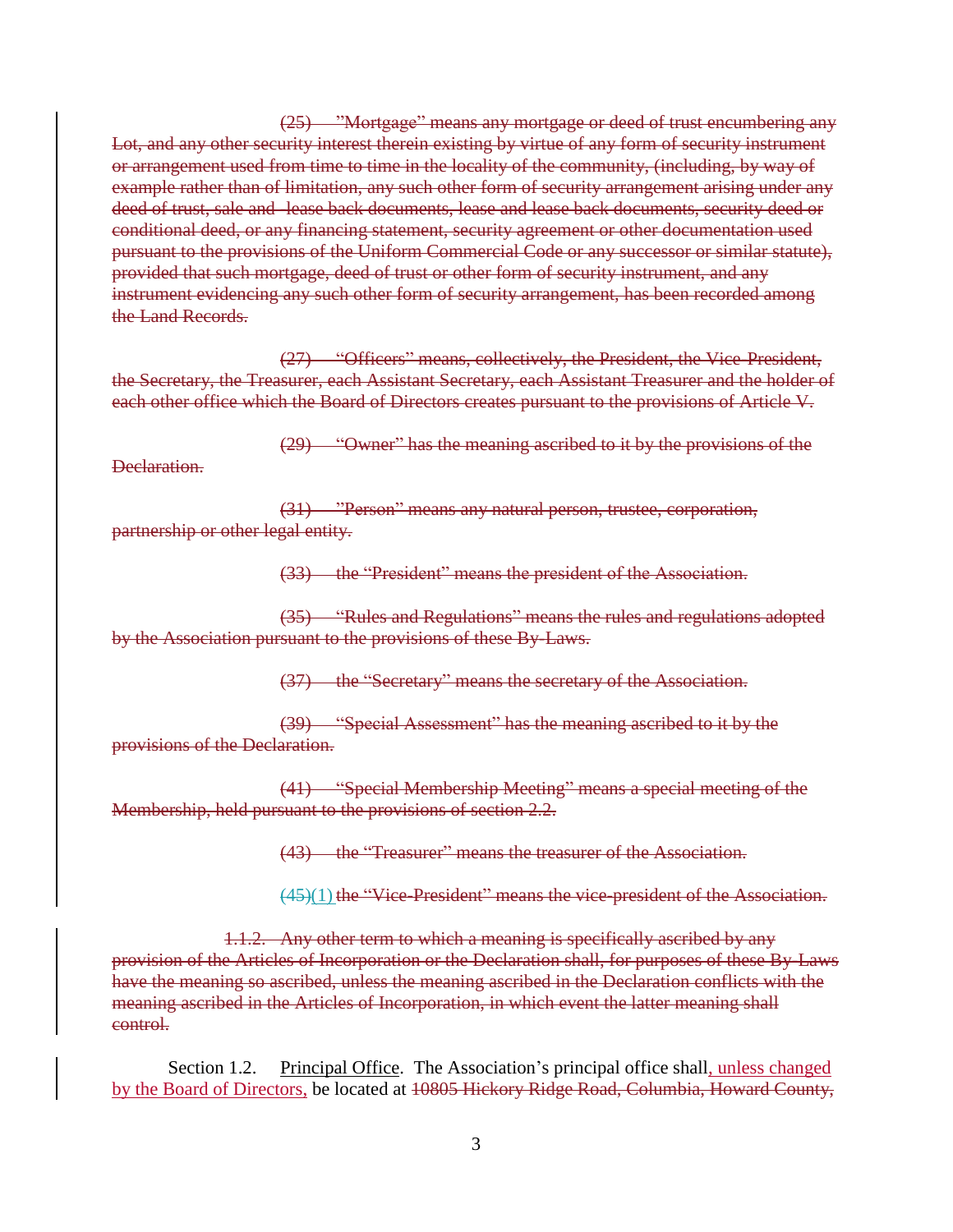Maryland 2104412051 B Tech Road, Silver Spring, MD 20904, but meetings of Members and Directors may be held at such other places within the same Howard County, as are from time to time designated by the Board of Directors.

Section 1.3. Status and Applicability of By-Laws. These By-Laws shall be applicable to, and shall govern, the administration of the Association's affairs by or through its officers, the Board of Directors or the Membership.

### **ARTICLE II. MEMBERSHIP MEETINGS**

Section 2.1. Annual Meetings. The annual meeting of the members of the Association shall generally be held on such date during the month of October as may be fixed by the Board of Directors. Any business of the Association may be transacted at an annual meeting without being specifically designated in the notice, except such business as is specifically required by statutes or by the Articles of Incorporation to be stated in the notice. Failure to hold an annual meeting at the designated time shall not, however, invalidate the corporate existence or otherwise affect valid corporate acts.

Section 2.2. Special Meetings. At any time in the interval between annual meetings, special meetings of the Members may be called by the President or by a Majority of the Board of Directors.

Section 2.3. Place of Meetings. All meetings of the Members may be held at any place in the United StatesMaryland at the principal office of the Association or at such other place as may be designated by a majority of the Board of Directors.

Section 2.4. Notice of Meetings. Except as may be otherwise provided in the Declaration, not less than fifteen (15) nor more than thirty (30) days before the date of every Membership meeting, the Secretary (or his or her designee) shall give to each Member entitled to vote at such meeting, or entitled to notice thereof, written or printed notice either by mail, email or other electronic means if such Member consents to such use as provided in §11B-113.1 of the Maryland Homeowners Association Act ("Act"), by presenting it to him personally, or by leaving it at his residence or usual place of business. Each such notice shall state the time and place of the meeting and, in the case of a Special Meeting, the purpose or purposes for which the meeting is called. If mailed, such notice shall be deemed to be given when deposited in the United States mail addressed to the Member at his post office address as it appears on the records of the Association, with postage thereon prepaid. Notwithstanding the foregoing provision, a waiver of notice in writing, signed by the person or persons entitled to such notification filed with the records of the meeting, whether before or after the holding thereof, or actual attendance at the meeting in person or by proxy, shall be deemed equivalent to the giving of such notice to such persons. Any meeting of Members, annual or special, may adjourn from time to time to reconvene at the same or some other place, and no notice need be given of any such adjourned meeting other than by announcement.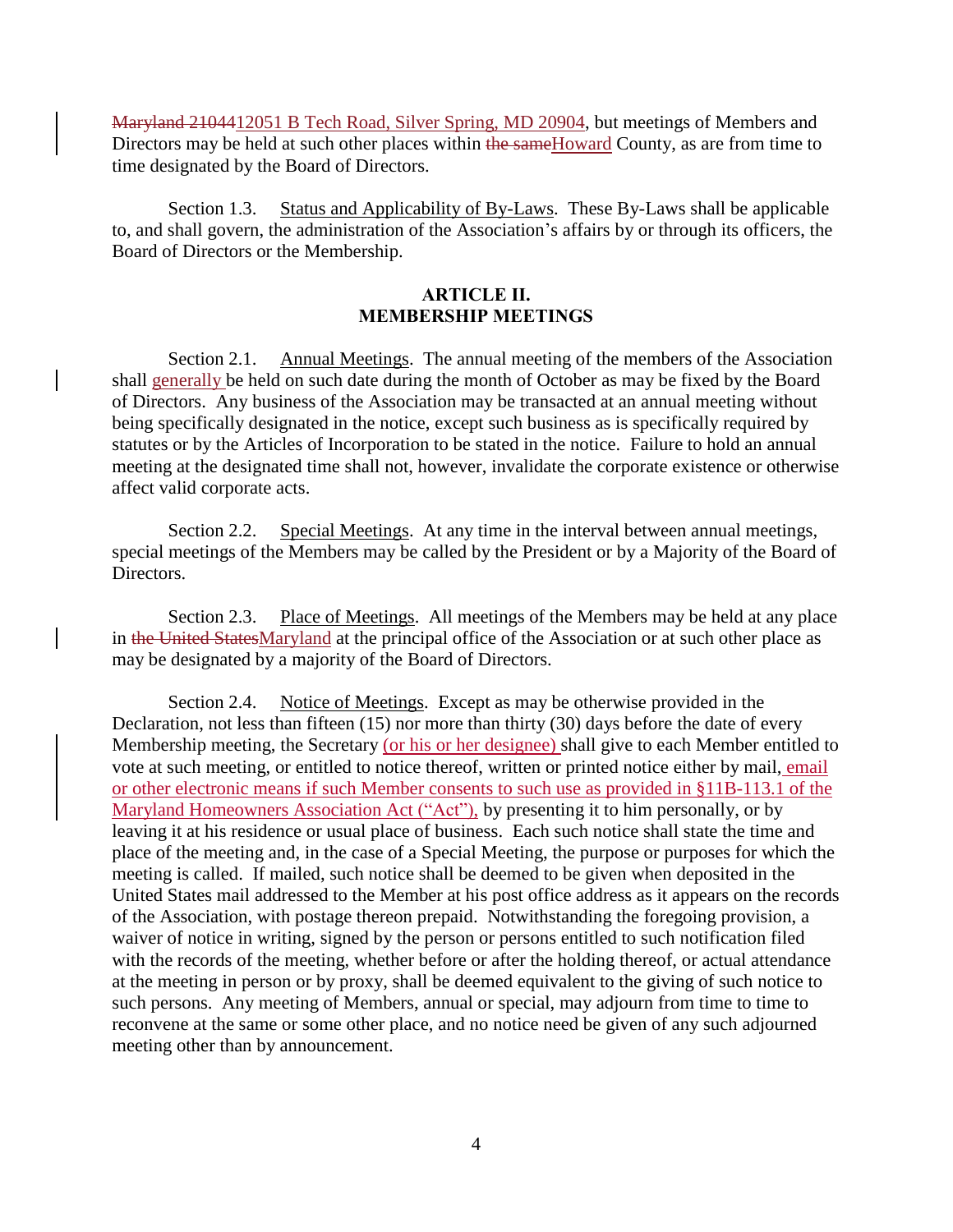Section 2.5. Quorum. Unless otherwise provided in the Articles of Incorporation, the Declaration, or by statute, at any meeting of Members, the presence in person or by proxy of ten percent (10%) of the Members entitled to cast a Majority of the votes thereat shall constitute a quorum at all Annual and Special Meetings. In the absence of a quorum, the Members present in person or by proxy, by Majority' vote and without notice other than by announcement, may adjourn the meeting from time to time until a quorum shall attend. At any such adjourned meeting at which a quorum shall be present, any business may be transacted which might have been transacted at the meeting as originally notified.

Section 2.6. Votes Required. A Majority of the votes cast at a meeting of Members, duly called and at which a quorum is present shall be sufficient to take or authorize action upon any matter which may properly come before the meeting, unless more than a Majority of votes cast is required by statute, the Articles of Incorporation or the Declaration. Unless the Articles of Incorporation or the Declaration provide for a greater or lesser number of votes per Member or limits or denies voting rights, eEach Member, regardless of class, shall be entitled to one vote on each matter submitted to a vote at a meeting of the Membership.

Section 2.7. Proxies. A Member may vote either in person or by proxy executed in writing by the Member or by his duly authorized attorney in fact. No proxy shall be valid after eleven months180 days from its date, unless otherwise provided in the proxy. Every proxy shall be in writing, subscribed by the Member or his duly authorized attorney, and dated, but need not be sealed, witnessed or acknowledged.

Section 2.8. List of Members. At each meeting of Members a complete list in alphabetical order, or in alphabetical order by classes of Membership, of all Members entitled to vote at such meeting, shall be furnished by the Secretary. Members who are more than sixty (60) days in arrears in assessment or other financial obligations to the Association shall not be entitled to notice or to vote at any such meeting and such Members shall be excluded from the computation of quorum.

Section 2.9. Voting. In all elections for Directors, every Member, except those who have had their voting rights suspended by the Board, shall have the right to vote, in person or by proxy, for as many persons as there are Directors to be elected and for whose election he has a right to vote. Electronic submission of proxies may be allowed subject to such rules established by the Board. At all Membership Meetings, the proxies and ballots shall be received, and all questions involving the qualification of voters and the validity of proxies and the acceptance or rejection of votes shall be decided by the chairman of the meeting. The vote upon any election or question shall may be taken by simple voice vote (e.g., uncontested election) at the discretion of the chairman but must be taken by ballot if demanded by a Majority of the Members, present in person or by proxy, entitled to cast ten percent in number of votes, or if ordered by the chairman.

Section 2.10. Informal Action by Members. Any action required or permitted to be taken at any Membership meeting may be taken without a meeting, if a consent in writing, setting forth such action, is signed by all the Members entitled to vote on the subject matter thereof and any other Members entitled to notice of a Membership Meeting (but not to vote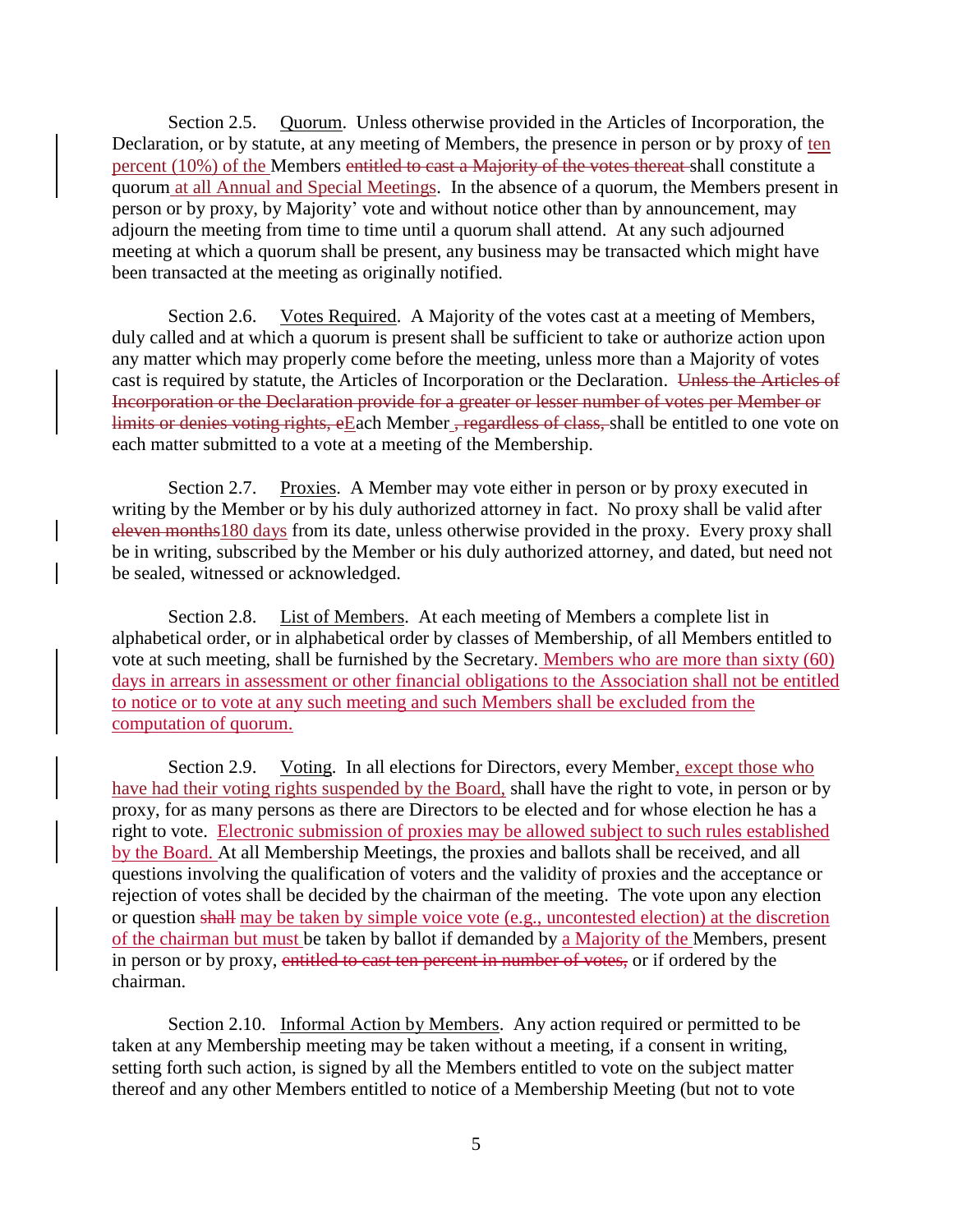thereat) have waived in writing any rights which they may have to dissent from such action, and such consent and waiver are filed with the records of the Association.

# **ARTICLE III. BOARD OF DIRECTORS**

Section 3.1. Powers and Duties. The business and affairs of the Association shall be managed under the direction of its Board of Directors. The Board of Directors may exercise all the powers of the Association, except such as are by statute or the Articles of Incorporation or the By-Laws conferred upon or reserved to the Members. The Board of Directors shall keep full and fair accounts of its transactions.

3.1.1. Powers. Except as may be otherwise provided in the Declaration, the Articles of Incorporation, these By-Laws, or applicable law, the Board of Directors shall have the power:

(a) to adopt and publish Rules rules and Regulations regulations governing the use of the Common Area and Lots, the personal conduct of the Members and their family members and guests thereon, and to establish monetary penalties for infractions thereof;

(b) to suspend the voting rights, and the right to use the recreational facilities included within the Common Area, of any Member:

(i) during any period in which such Member is in default in the payment of any Assessment levied by the Association; and

(ii) after notice and hearing, for a period of not longer than sixty (60) days, for such Member's infraction of the published Rules and RegulationsGoverning Documents:

(c) to exercise for the Association all powers, duties and authority vested in or delegated to the Association and not reserved to the Membership by other provisions of these By-Laws, the Articles of Incorporation, the Declarationthe Governing Documents or applicable law;

(d) to declare any directorship to be vacant if the Director who the holds it is absent from three (3) consecutive Meetings called in accordance with these By-Laws or if such Director is in arrears in the payment of his or her assessment obligations to the Association; and

(e) subject to the provisions of the Declaration, to employ a manager, an independent contractor and such other employees as the Board of Directors deems necessary, and to prescribe their duties.

3.1.2. Duties. Except as may be otherwise provided in the Declaration, the Articles of Incorporation, these By-Laws,Governing Documents or applicable law, it shall be the duty of the Board of Directors: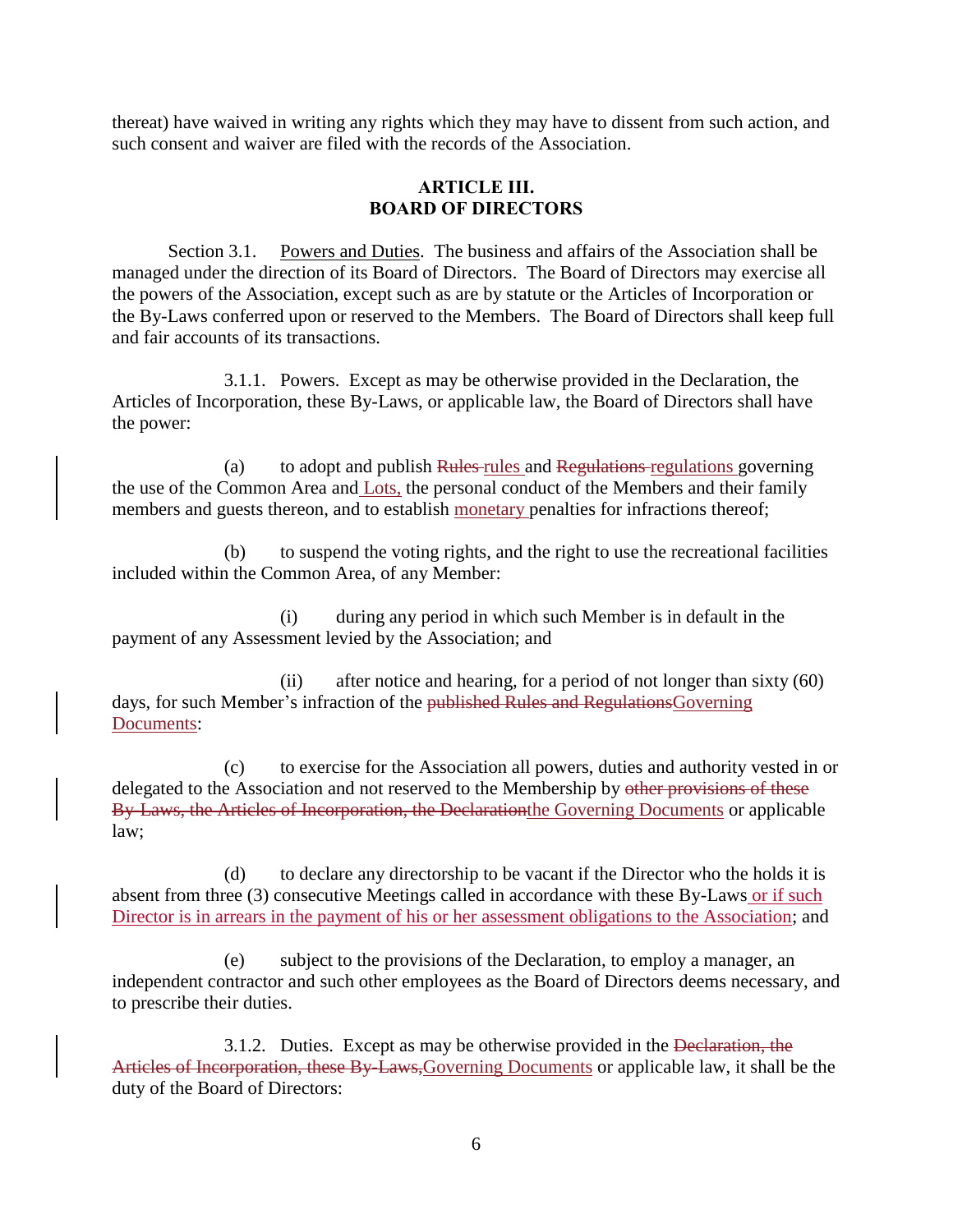(a) to cause to be kept a complete record of all of its acts and corporate affairs and to present a statement thereof to the Members at each Annual Membership Meeting, or at any Special Membership Meeting when such statement is requested in writing by Members entitled to castholding at least twenty-five percent (25%) of the total number of votes held by the Class A Membership;

(b) to supervise all Officers., agents and employees of the Association, and to see that their duties are properly performed;

(c) as is more fully provided in the Declaration,

(i) to fix the amount of the Annual Assessment levied against each

Lot;

thereto; and

(ii) to send written notice of each Assessment to every Oowner subject

(iii) to file and foreclose the Assessment Lien against any Lot for which any such Assessment is not paid within thirty (30) days after the date upon which it is due, and/or to bring an action at law against the Owner of such Lot, if such Owner is personally obligated to pay the same;

(d) to issue, or to cause an appropriate Officer to issue, upon demand by any person, a certificate setting forth whether or not any Assessment has been paid or as otherwise necessary to comply with any resale requirements imposed by law. A reasonable charge may be made by the Board of Directors for the issuance of such certificates. If a certificate states that an Assessment has been paid, such certificate shall be conclusive evidence of such payment:

(e) to procure and maintain adequate liability and hazard insurance covering all Association Property;

(f) to cause all Officers, agents or employees of the Association having fiscal responsibilities to be bonded or insured, as the Board of Directors may deem appropriate; and

(g) to cause any Common Areas to be maintained.

Section 3.2. Number of Directors. The number of directors of the Association shall be as provided in the Articles of Incorporation until such number be changed as herein provided. By vote of a Majority of the Membersentire Board of Directors, the number of directors may be increased or decreased, from time to time; provided, however, that the number of Directors may not be less than the lesser of (a) three (3) or (b) the number of membersmore than seven (7) and there shall always be an odd number of Directors. Further provided that the tenure of office of a director shall not be affected by any decrease in the number of directors made by the Board.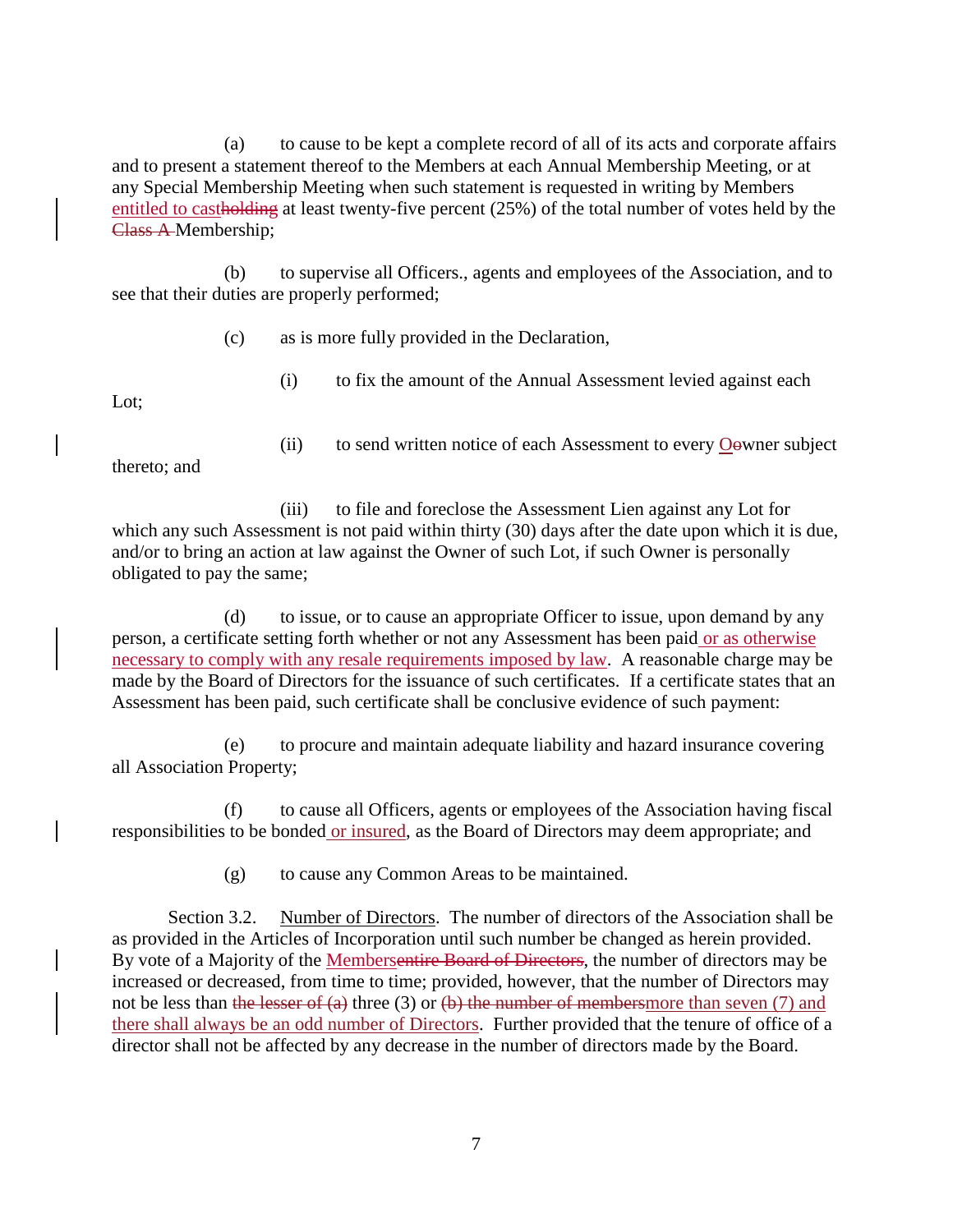Section 3.3. Election and Removal of Directors. Until the first Annual Membership Meeting or until successors are duly elected and qualify, the Board shall consist of the persons named as such in the Articles of Incorporation. At the first Annual Membership Meeting and at each Annual Membership Meeting thereafter, the Members shall elect Directors to hold office for the term provided for in the Articles of Incorporation, or their successors are elected and qualify. Unless the Articles of Incorporation or statute provides otherwise, at any Membership Meeting, duly called and at ,which a quorum is present, tThe Members may by the affirmative vote of the holders of a Majority of all of the votes entitled to be cast thereon, remove any Director or Directors from office and may elect a successor or successors to fill any resulting vacancies for the unexpired terms of removed Directors.

Section 3.4. Vacancies. Any vacancy occurring in the Board of Directors for any cause other than by reason of an increase in the number of Directors or removal of a Director by the Members as provided in Section 3.3, may be filled by a Majority of the remaining members of the Board of Directors, even if such remaining members do not constitute a quorum. Any vacancy occurring by reason of an increase in the number of Directors may be filled by a vote of the Members at an Annual Meetingaction of a Majority of the entire Board of Directors. A Director elected by the Board of Directors to fill a vacancy shall be elected to hold office until the expiration of the remaining term of the Director whose absence created the vacancy.

Section 3.5. Regular Meetings. After each Membership Meeting at which a Board of Directors shall have been elected, the Board of Directors so elected shall meet as soon as practicable for the purpose of organization and the transaction of other business at such time as may be designated by the Members at such meeting; and in the event that no other time is designated by the Members, the Board of Directors shall meet immediately following such meeting. Such first meeting shall be held at such place within or without the State of Maryland as may be designated by the Members, or in default of such designation at the place designated by the Board of Directors for such first regular meeting or in default of such designation at the principal office of the Association. If the meeting is held immediately after the Annual Meeting in the same location, Ano notice of such first meeting shall be necessary if held as hereinabove provided. Other regular meetings of the Board of Directors shall be held on such dates and at such places within or without the State of Maryland as may be designated from time to time by the Board of Directors and may take place by actual attendance in person and/or by telephone conference or other electronic communication, subject to and in accordance with applicable law.

Section 3.6. Special Meetings. Special meetings of the Board of Directors may be called at any time by the President or by a majority of the Board of Directors by vote at a meeting, or in writing without a meeting. Such special meetings shall be held at such place or places within or without the state of Maryland as may be designated by the President, or the Board of Directors, and may take place by actual attendance in person and/or by telephone conference communication, subject to and in accordance with applicable law.

Section 3.7. Notice of Meetings. Except as provided in Section 3.5, notice or the place, day and hour or every regular and special meeting shall be given to each Director (i) by depositing written notice in the U.S. mail, postage prepaid, addressed to him at his residence or usual place of business at least five (5) days before the meeting, or (ii) by sending the same to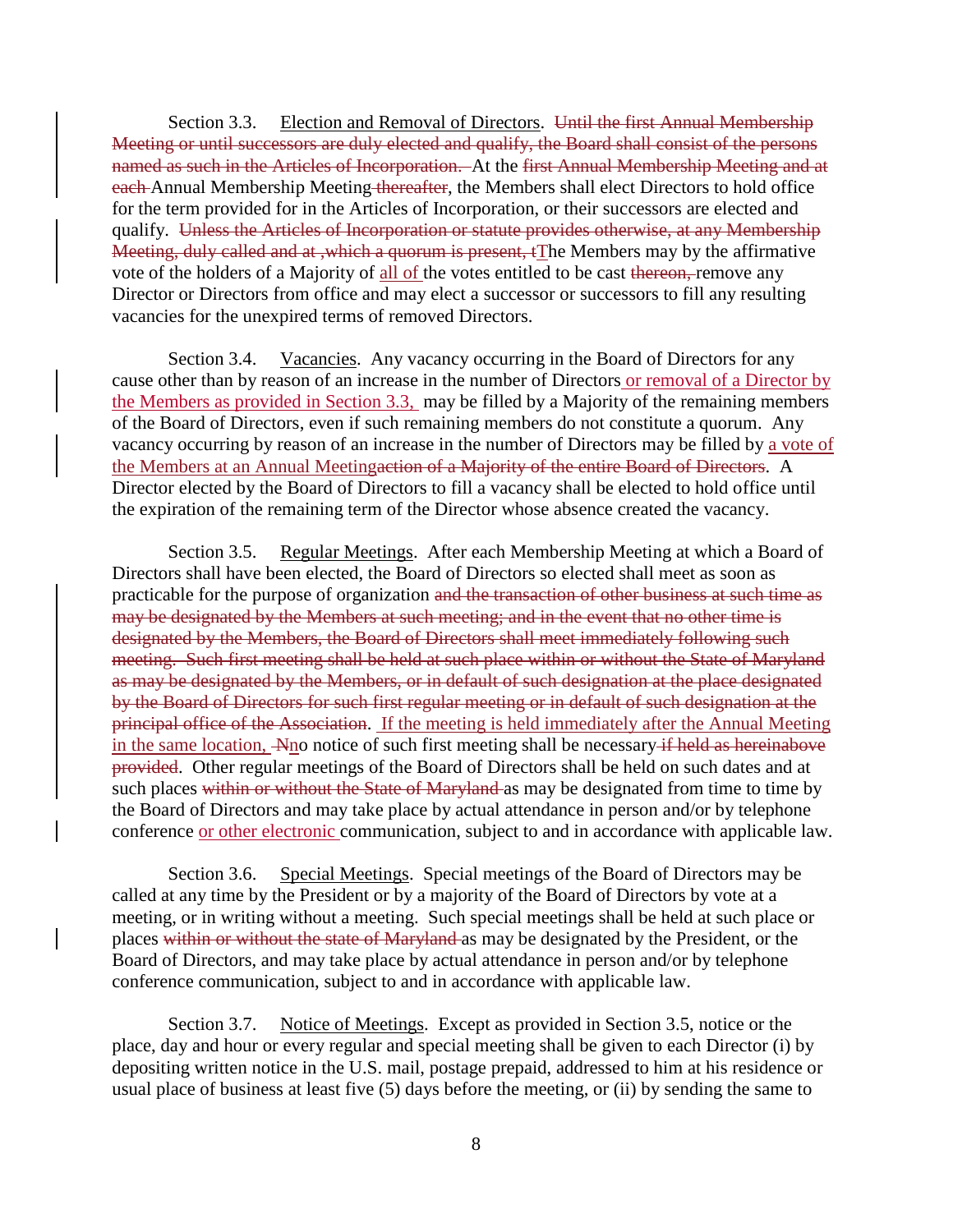him by telegraph at his residence or usual place of businessemail at the email address used by the Director to communicate with the other Directors on Association business at least three (3) days before the meeting, or (iii) by personally delivering written notice to him at his residence or usual place of business at least two (2) days before the meeting. Notice deposited in the U.S. mail shall be deemed delivered when so deposited. Notice given by telegram email shall be deemed delivered when the telegram-email is sent, provided there is no return message to the sender that the email was not delivered is delivered or orally communicated to the telegraph company. Unless required by these By-Laws or by resolution of the Board of Directors, no notice of any meeting of the Board of Directors need state the business to be transacted thereat. No notice of any meeting of the Board of Directors need be given to any Director who attends, or to any Director who, in writing executed and filed with the records of the meeting either before or after the holding thereof, waives such notice. Any meeting of the Board of Directors, regular or special, may adjourn from time to time to reconvene at the same or some other place, and no notice need be given of any such adjourned meeting other than by announcement. Reasonable advance notice of all Board meetings must be given to the Members as the Board or management deems appropriate.

Section 3.8. Quorum. At all meetings of the Board of Directors, a Majority-majority of the entire Board of Directors shall constitute a quorum for the transaction of business. At any meeting where a quorum is present, except in cases in which it is by statute, by the Articles of Incorporation, by the Declaration or by the By-Laws otherwise provided, the vote of a Majority of the Directors present shall be sufficient to elect and pass any measure. In the absence of a quorum, the Directors present by Majority vote and without notice other than by announcement may adjourn the meeting from time to time until a quorum shall attend. At any such adjourned meeting at which a quorum shall be present, any business may be transacted which might have been transacted at the meeting as originally notified. For purposes hereof, any Director participating in a meeting by telephone conference or other electronic communication shall be deemed present in all respects to the same extent as if he shall have been present in person.

Section 3.9. Compensation. No director shall receive any compensation for any service he may render the Association. However, directors may be reimbursed for actual paid their expenses of attendance at each meeting of the Board of Directorsincurred on behalf of the Association. Such expense must be presented to the Board at an open meeting and must be approved by a majority of the remaining Directors.

Section 3.10. Presumption of Assent. A Director of the Association who is present at a meeting of the Board of Directors at which action on any Association matter is taken shall be, presumed to have assented to the action taken unless he shall have dissented and (i) his dissent shall be entered in the minutes of the meeting or (ii) he shall file his written dissent to such action with the person acting as the secretary of the meeting before the adjournment thereof or (iii) he shall forward such dissent by registered mail to the secretary of the Association within twenty-four (24) hours after the adjournment of the meeting. Such right to dissent shall not apply to a director who voted in favor of such action or failed to make his dissent known at the meeting.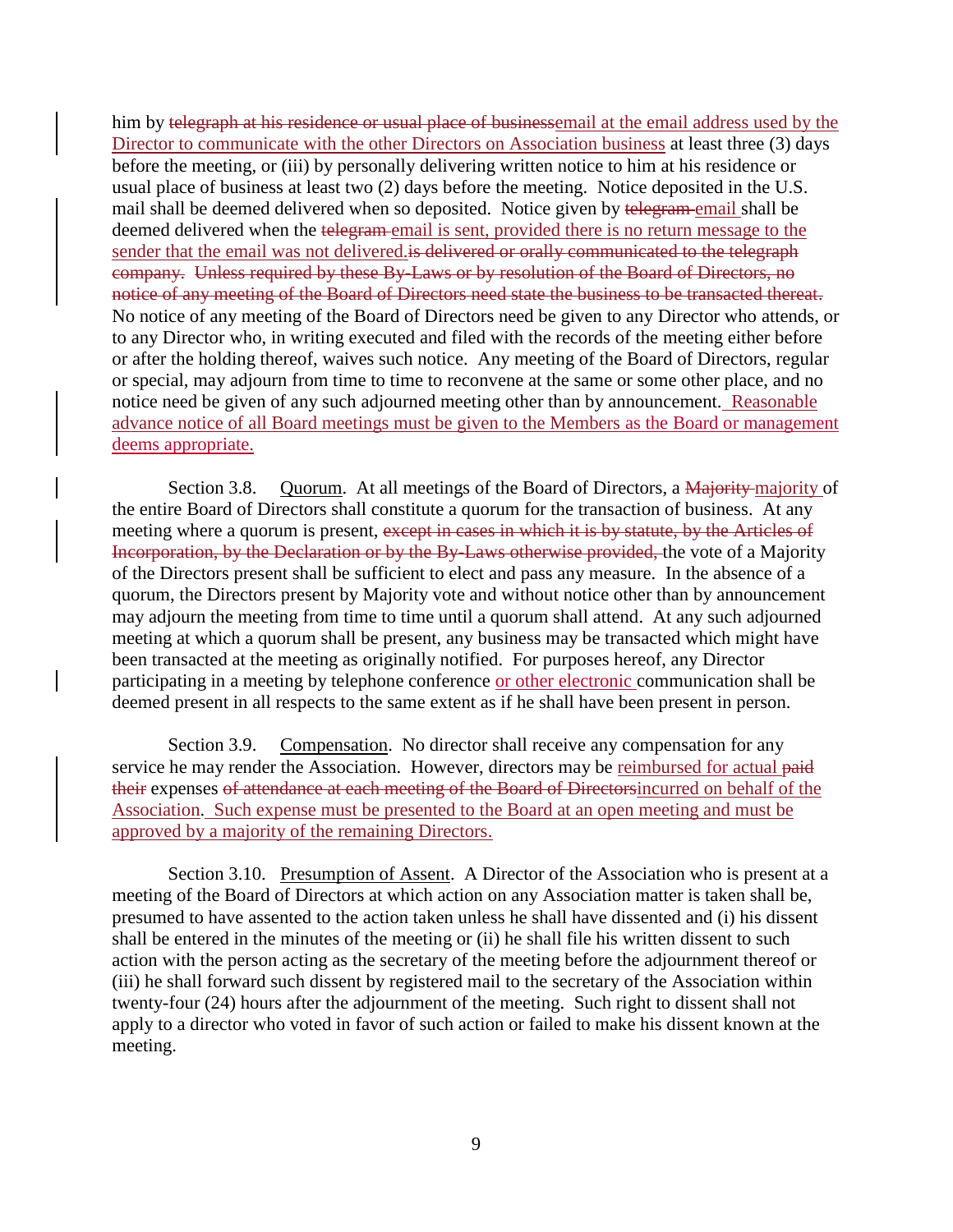Section 3.11. Informal Action by Directors. Any action required or permitted to be taken at any meeting of the Board of Directors or of any committee thereof may be taken without a meeting, if a written consent to such action is signed by all members of the Board or of such committee, as the case may be, and such written consent is filed with the minutes of proceedings of the Board or committee.

Section 3.12. Open Meetings. Meetings of the Board of Directors shall be open to all members of the Association, unless closed to the extent provided in Section 11B-111 of the Real Property Article of the Annotated Code of Maryland (1988 edition, as amended from time to time).

Section 3.13. Conflicts of Interest. Board/committee members must always act in the best interests of the Association, and may not act on conflicting personal interests. A conflict of interest transaction is a transaction with the Association in which a director, officer, or committee member has an interest that precludes him/her from being a disinterested director. A disinterested director means a director who does not have a financial interest, or a familial, financial, professional, employment, or other relationship with a person who has a financial interest, in the matter that is the subject of the action being voted on by the Board/committee.

Board/committee members shall conduct themselves in a manner that not only avoids impropriety, but also the appearance of impropriety; therefore, members shall avoid any action that may result in, or create the appearance of one's position for private gain or giving unjustified preferential treatment to any person or organization.

Board/committee members shall not misuse their positions in their interactions with the Association's service providers. Under no circumstances shall any Board/committee member seek personal gain or solicit a gift or gratuity of any sort from any vendor or professional serving the Association or attempting to obtain business from the Association.

Section 3.12. If a Board/committee member has any duality of interest or any potential conflict of interest, then he/she must disclose such interest or potential conflict on the record at a Board/committee meeting prior to when the relevant agenda item is addressed by the Board/committee. If such member believes, or the majority of the other Board/committee believes, that such interest or potential conflict prevents the member from voting in the best interests of the Association, then he/she must recuse himself/herself from voting on the matter.

### **ARTICLE IV. COMMITTEES**

Section 4.1. Executive Committee. The Board of Directors is authorized to appoint from its members an Executive Committee consisting of not less than three Directors and in its discretion one or more alternates. The Executive Committee so designated shall possess and exercise in the intervals between meetings of the Board of Directors, any or all of the powers of the Board of Directors in the management of the business and affairs of the Association, except the power to recommend to members any action requiring members' approval or to amend the By-Laws. The Board of Directors may from time to time remove members and elect from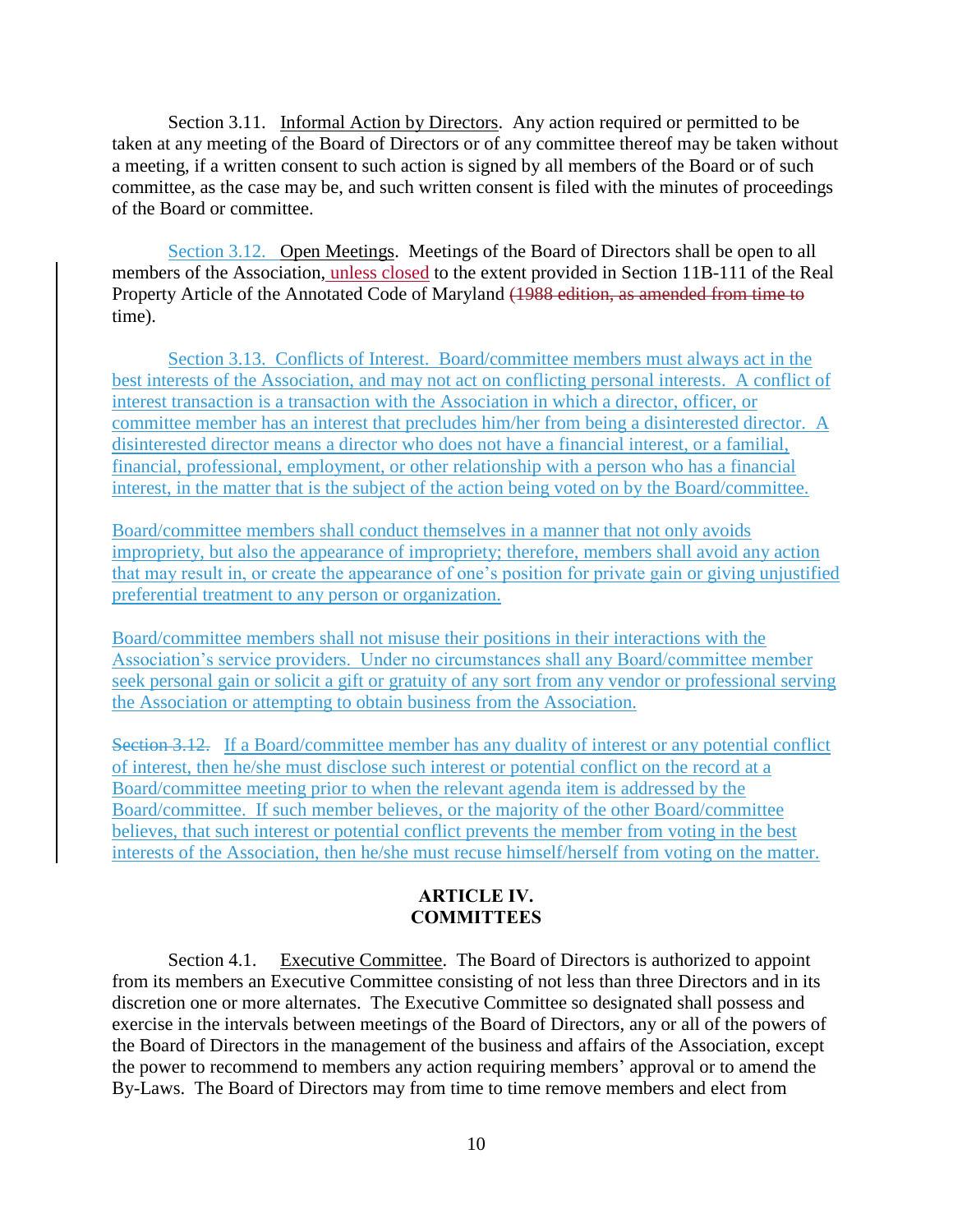among its members additional members of this committee to serve for such periods of time as it shall designate. A Majority of the Committee as it may from time to time be constituted, shall constitute a quorum. It shall fix its own rules and shall meet at the call of the President or any two members of the committee.

Section 4.2. Architectural Committee. The Board of Directors shall appoint members of the Architectural Committee, if any, as provided in the Declaration.

Section 4.3. Other Committees. The Board of Directors may by resolution provide for such other standing or special committees as it deems desirable, and discontinue the same at pleasure. Each such committee shall have such powers and perform such duties, not inconsistent with law, as may be assigned to it by the Board of Directors.

# **ARTICLE V. OFFICERS**

Section 5.1. Executive Officers. The officers of the Association shall consist of a President, a Secretary, a Treasurer and, whenever deemed advisable by the Board, one or more Vice Presidents, Assistant Secretaries, Assistant Treasurers and such other officers as shall be elected from time to time by the Board of Directors. All of said officers shall be chosen by the Board of Directors, shall have such duties and responsibilities as the Board of Directors may direct and shall hold office only during ,the pleasure of the Board of Directors or until their successors are chosen and qualify. Any two offices except those of President and Vice President may be held by the same person, but no officer shall execute, acknowledge or verify any instrument in more than one capacity when such instrument is required to be executed, acknowledged, or verified .by any two or more officers. The Board of Directors may from time to time appoint such other agents and employees with such powers and duties as it deems proper.

Section 5.2. President. The President (unless otherwise provided by resolution of the Board of Directors) shall be the chief executive officer of the Association, shall preside at all meetings of the membership and directors, and shall have general responsibility for the management and direction of the business of the Association in all departments. The president President shall perform such other duties as the Board of Directors may direct, from time to time.

Section 5.3. Vice Presidents. The Vice President or Vice Presidents, at the request of the President or in, his absence or during his inability to act (unless otherwise provided by resolution of the Board of Directors), shall perform the duties and exercise the functions of the President, and when so acting shall have the powers of the President. If there be more than one Vice President, the Board of Directors may determine which one or more of the Vice Presidents shall perform any of such duties or exercise any of such functions, or if such determination is not made by the Board of Directors, the President may make such determination; otherwise any of the Vice Presidents may perform any of such duties or exercise any of such functions. The Vice President or Vice Presidents shall have such other powers and perform such other duties as may be assigned to him or them by the Board of Directors from time to time.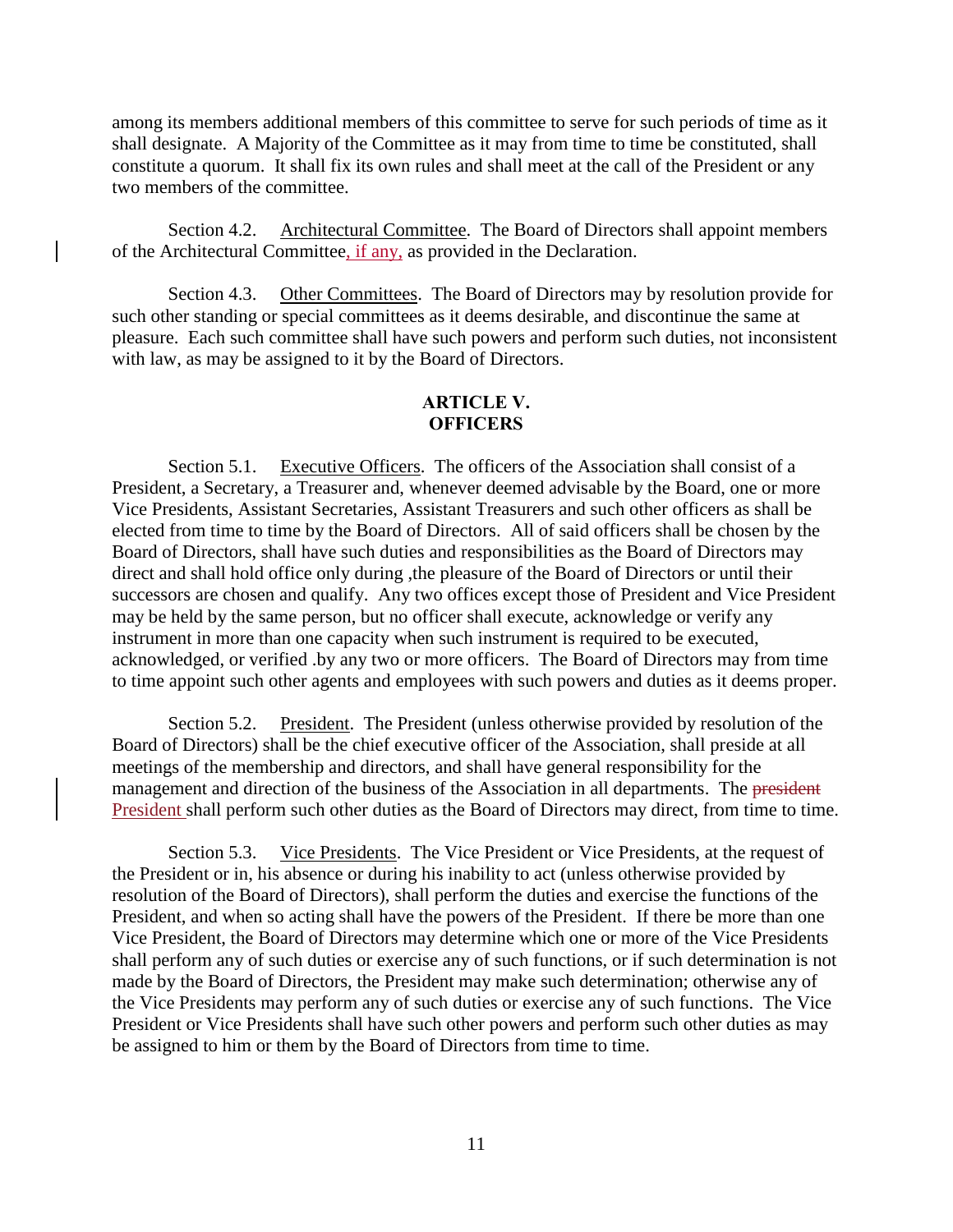Section 5.4. Secretary. The Secretary (unless otherwise provided by resolution of the Board of Directors) shall keep the minutes of the meetings of Membership, of the Board of Directors and of any committees in books provided for the purpose shall see that all notices are duly given in accordance with the provisions of the By-Laws or as required by law: shall be custodian of the records of the Association; shall see that the corporate seal is affixed to all documents, the execution of which, on behalf of the Association, under its seal, is duly authorized, and when so affixed may attest the same; and in general, shall perform all duties incident to the office of a secretary of a corporation and such other duties as from time to time may be assigned to him by the Board of Directors.

Section 5.5. Treasurer. The Treasurer (unless otherwise provided by resolution of the Board of Directors) shall have charge of and be responsible for all funds, securities, receipts and disbursements of the Association, and shall deposit or cause 'to be deposited, in the name of the Association, all monies or other valuable effects in such banks, trust companies or other depositories as shall, from time to time, be selected by the Board of Directors. The Treasurer shall render to the President and to the Board of Directors, whenever requested, an account of the financial condition of the Association, and,' if' required by the Board of Directors, give the Association a bond in a sum, and with one or more sureties, satisfactory to the Board of Directors, for the restoration to the Association in case of his death, resignation, retirement or removal from office of all books, papers, vouchers, monies and properties of whatever kind in his possession or under his control belonging to the Association. In general, the Treasurer shall perform all the duties incident to the office of a treasurer of a corporation and such other duties as may be assigned to him by the Board of Directors from time to time.

Section 5.6. Assistant Officers. The Assistant Secretaries, if any be appointed, shall have such duties as may from time to time be assigned to them by the Board of Directors. The Assistant Treasurers, if any be appointed, shall have such duties as may from time to time be assigned to them by the Board of Directors.

Section 5.7. Compensation. No officer shall receive compensation for any service he may render to the Association. However, any officer may be reimbursed for his actual expenses incurred in the performance of his duties. Such expenses must be presented to the Board at an open meeting and must be approved by a majority of the Directors.

Section 5.8. Removal. Any officer or agent of the Association may be removed by the Board of Directors whenever, in its judgment, the best interest of the Association will be served thereby, with or without cause, but such removal shall be without prejudice to the contractual rights, if any, of the person so removed.

### **ARTICLE VI. BOOKS AND RECORDS**

The Association's books and–records and papers, the Declaration, the Articles of Incorporation and these By-Laws shall at all times be available for inspection by any Member or duly authorized agent of any Member at the Association's principal office (where copies may be made at reasonable cost) during reasonable business hours, subject, however, to the provisions of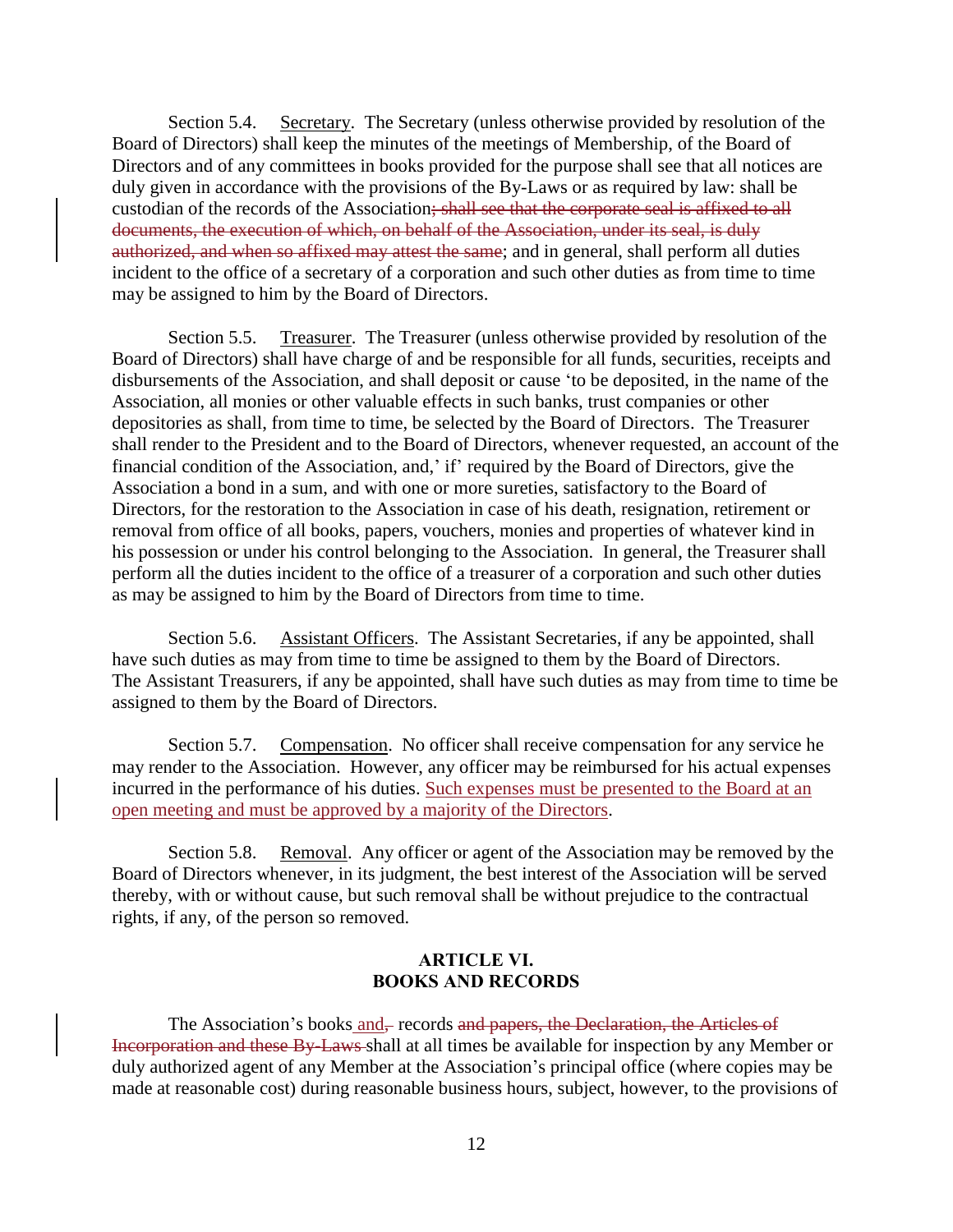Section 11B-112 of the Maryland Homeowners Association Act (as amended)Real Property Article of the Annotated Code of Maryland.. (1988 edition, as amended).

## **ARTICLE VII. ASSESSMENTS**

As is more fully provided in the Declaration, each Member is obligated to pay to the Association such Annual Assessments and Special Assessments detailed in Article VII of the Declaration which Assessments, if any, shall be secured by a continuing Assessment Lien upon his Lot. Any Assessment which is not paid when due shall be delinquent. If the Assessment is not paid within thirty (30) days after the date on which it becomes due, it shall bear interest from such date at the rate set forth in the provisions of the Declaration, and the Association may bring an action at law against the Owner personally obligated to pay , the same and/or file and foreclose the Assessment Lien against his Lot, as provided in the Declaration, and all interest, late charges, costs, and reasonable attorney's fees incurred in any such action shall be added to the amount of such Assessment. No Owner may waive or otherwise escape liability for any Assessment by nonuse of the Common Area or abandonment of his Lot.

## **ARTICLE VIII. AMENDMENT AND CONSTRUCTION OF BY-LAWS**

Section 8.1. Amendment. These By-Laws may be amended at an Annual Membership Meeting or a Special Membership Meeting by a vote of a Majority of those Members who are present in person or by proxy (provided that a quorum exists for such meeting).

Section 8.2. Construction. In the case of any conflict between any provision of the Articles of Incorporation and these By-Laws, those of the Articles of Incorporation shall control. In the case of any conflict between any provision of the Declaration and these By-laws, those of the Declaration shall control. All references made herein to any Section or subsection shall, unless therein expressly indicated to the contrary, be deemed to have been made to such section or subsection of these By-Laws.

## **ARTICLE IX. FINANCE**

Section 9.1. Checks, Drafts, Etc. All checks, drafts, orders for the payment of money, notes and other evidence of indebtedness, issued in the name of the Association, shall be signed by those officers of the Association designated by the Board of Directors or the managing agent as authorized by the Board.

Section 9.2. Fiscal Year. The Association's fiscal year shall begin on the first day of January and end on the 31st day of December of every year, except that the Association's first fiscal year began on the date of its incorporation. ' The Board shall have the right to change the fiscal year by resolution.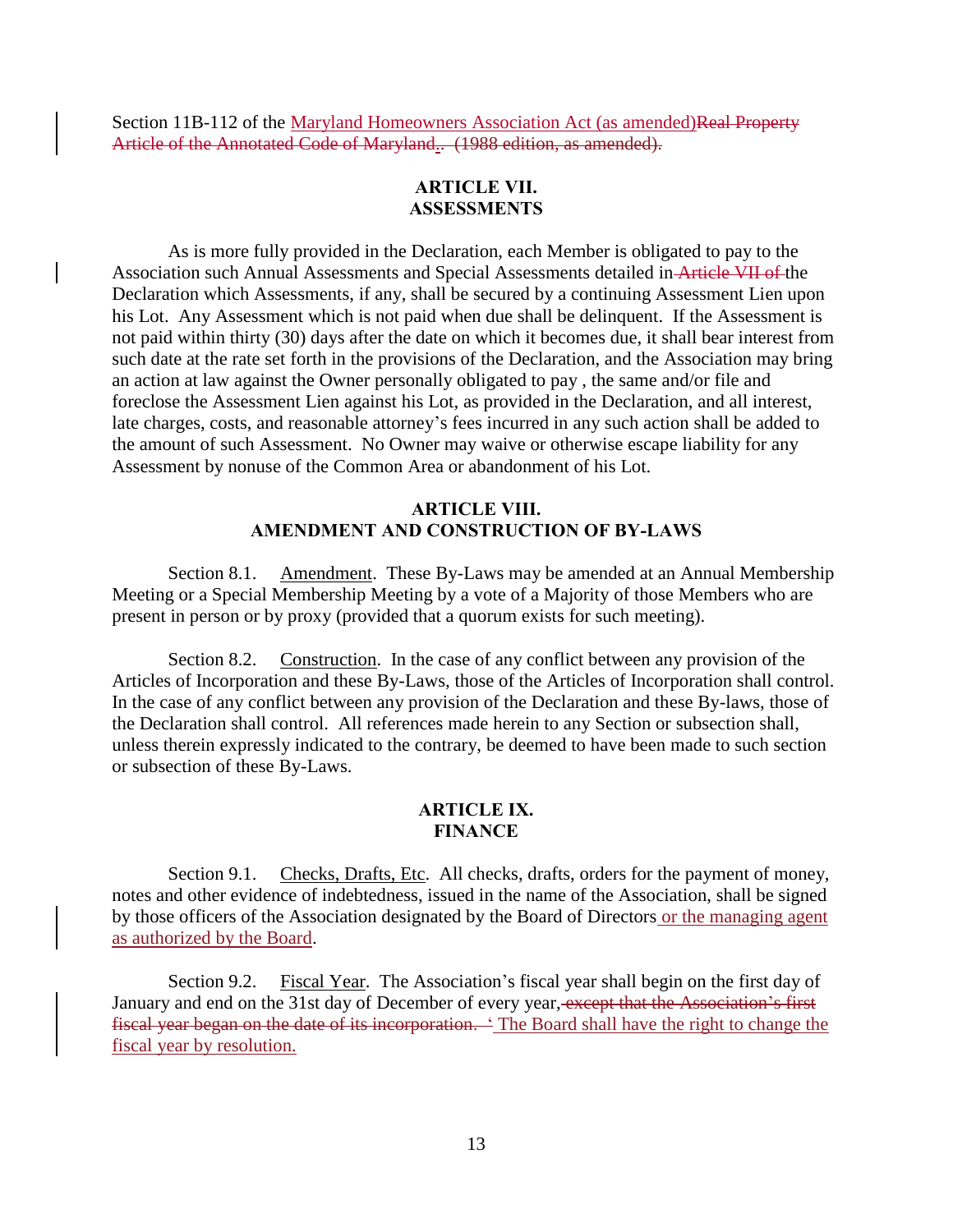#### **ARTICLE X. SUNDRY PROVISIONS**

Section 12.0. Seal. The Board of Directors may provide a suitable seal, bearing the name of the Association, which shall be in the charge of the Secretary. The Board of Directors may authorize one or more duplicate seals and provide for the custody thereof.

Section 14.0. Bonds. The Board of Directors may require 'any officer, agent or employee of the Association to give a bond to the Association, conditioned upon the faithful discharge of his duties, with one or more sureties and in such amount as may be satisfactory to the Board of Directors.

#### **ARTICLE XVI.ARTICLE X. INDEMNIFICATION**

Section 16.1. Section 10.1. Indemnification to Extent Permitted By Law. The Association shall indemnify any person who was or is a party, or is threatened to be made a party, to any threatened, pending or completed action, suit or proceeding, whether civil, criminal, administrative or investigative, by reason of the fact that he is or was a Director, Officer, employee or agent of the Association to the extent provided for under the Corporations and Associations Article of the Maryland Code, or is or was serving at the request of the Association as director, officer, employee or agent of another corporation, partnership, joint venture, trust or other enterprise, or is or was serving at the request of the Association as a trustee or administrator or in any other fiduciary capacity under any pension, profit sharing or other deferred compensation plan, or any employee welfare benefit plan of the Association, to the full extent permitted by law.

Section 16.2. Payment of Expenses in Advance of Final Disposition of Action. Expenses (including attorney's fees) incurred in defending a civil or criminal action, suit or proceeding shall be paid by the Association in advance of the final disposition thereof on the conditions and to the extent permitted by law.

Section 16.3. Non-Exclusive Right to Indemnify; Inures to the Benefit of Heirs and Personal Representatives. The foregoing rights of indemnification shall be in addition to all rights to which any such Director, Officer, employee, agent, trustee, administrator or other fiduciary may be entitled as a matter of law, and shall continue as to a person who has ceased to be such a Director, Officer, employee, agent, trustee, administrator or other fiduciary and shall inure to the benefit of the heirs and personal representatives of such person.

Section 16.4. Section 10.2. Insurance. The Association may shall purchase and maintain insurance on behalf of any person who is or as a Director, Officer, employee or agent of the Association, or is or was serving at the request of the Association as a director, officer, employee or agent of another corporation, partnership, joint venture, trust, or other enterprise, or is or was serving at the request of the Association as a trustee or administrator or in any other fiduciary capacity under any pension, profit sharing or other deferred compensation plan, or any employee welfare benefit, plan of the Association, against any liability asserted against him and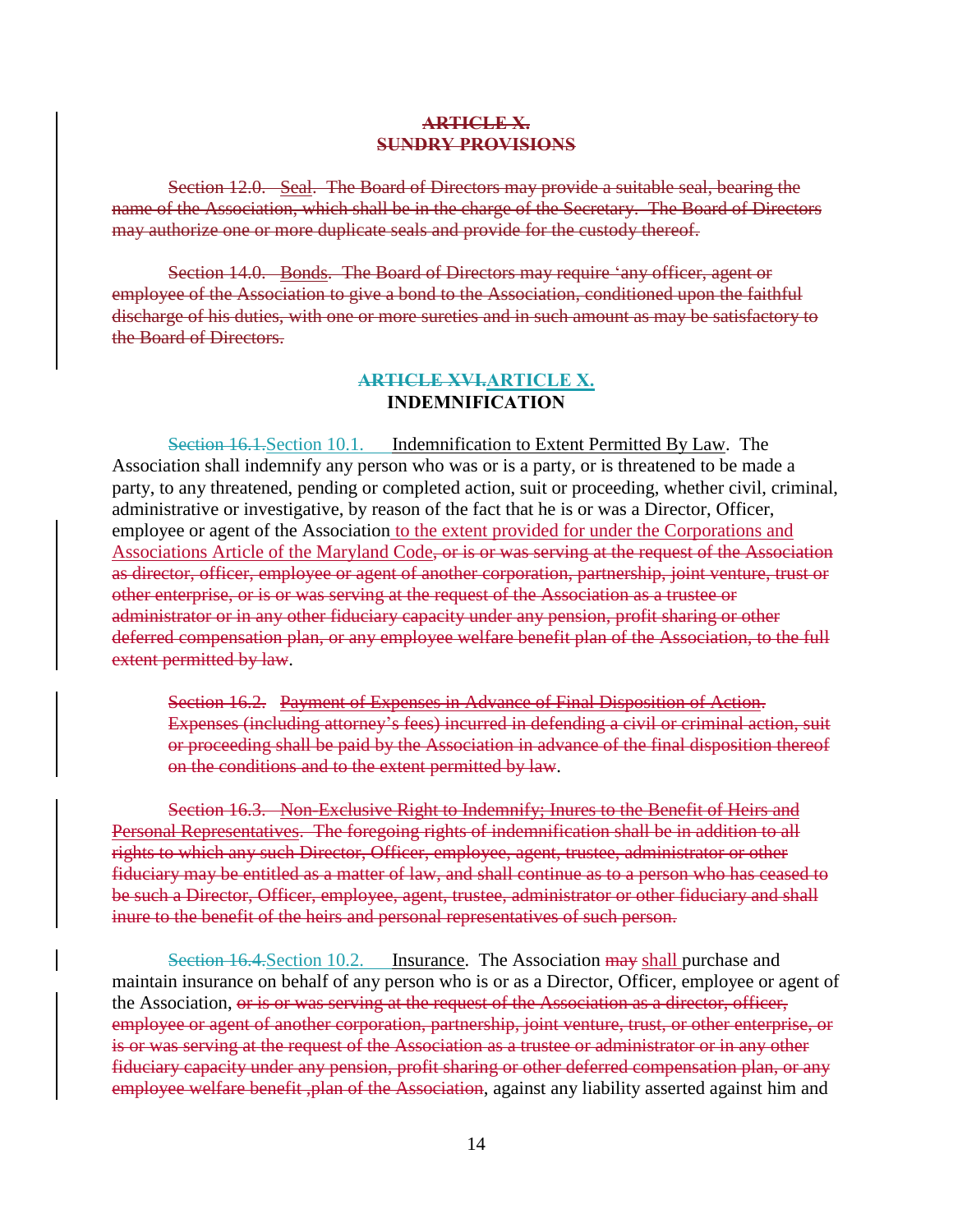incurred by him in any such capacity, or arising out of his status as such, whether or not the Association would have the power or would be required to indemnify him against the liability under the provisions of this Article or the laws of this State. A corporation may provide similar protection, including a trust fund, letter of credit, or surety bond, not inconsistent with this Article XI. The insurance or similar protection may be provided by a subsidiary or an affiliate of the Association.

Section 16.5. Section 10.3. Certain Persons Not to be Indemnified. Notwithstanding the foregoing provisions of this Article XI, the Association shall not indemnify any director that pleas or is found guilty of any criminal or any intentional misconduct and any such director shall reimburse the Association for any funds advancedany bank, trust company, investment adviser or any actuary against any liability which they may have by reason of their acting as a "fiduciary" of any employee benefit plan (as that term is defined in the Employee Retirement Income security Act, as amended from time to time) established for the benefit of this Association's employees, provided any officers, directors or employees of the Association acting as fiduciary of any such employee benefit plan shall be indemnified as provided herein.

**IN WITNESS WHEREOF**, we, being all of the Association's Directors, have hereunto set our hands this \_\_\_\_\_\_\_\_\_\_\_\_\_\_\_\_ day \_\_\_\_\_\_\_\_\_\_\_\_\_\_\_\_\_, 1990.

WITNESS: DIRECTORS

KENNARD WARFIELD, JR.

DONALD R. REUWER, JR.

JOHN REUWER